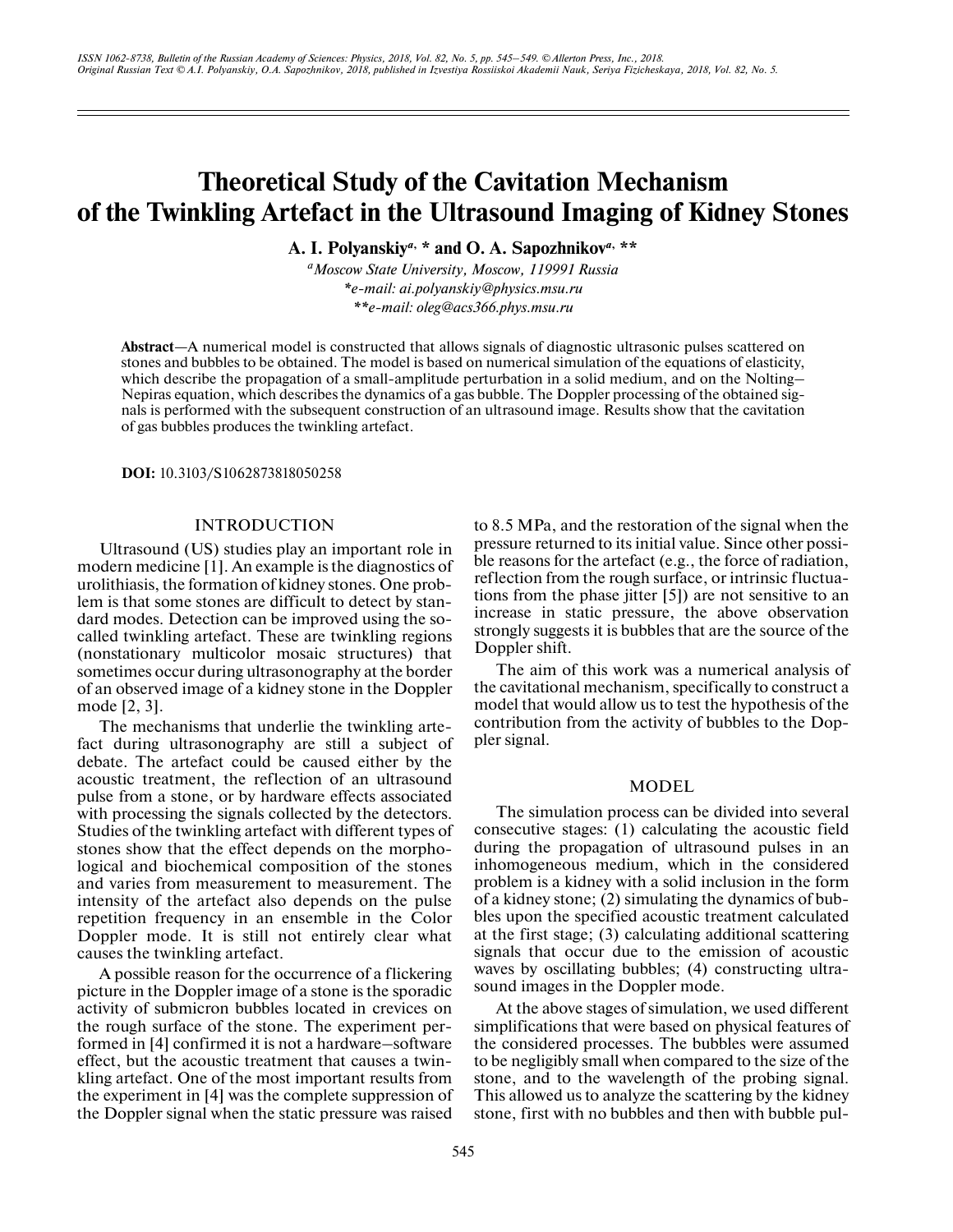

**Fig. 1.** Experimental scheme in a two-dimensional geometry.

sations in the calculated (specified) acoustic field. Another simplification was associated with the special geometry of the problem: the probing acoustic field and kidney stones were assumed to be axially symmetric. This allowed us to simulate elastic waves in the stone and the surrounding fluid using a two-dimensional model. One more simplification was assuming that the bubbles were spherical in order to describe the dynamics using the Nolting–Nepiras model [6].

## *Simulating the Propagation of an Ultrasound Pulse*

Ultrasound diagnostics is based on the pulse echo imaging of inhomogeneities in human tissue. Ultrasound signals of different durations and frequencies can be used, depending on the chosen mode of study. Conventional signals are microsecond pulses in the megahertz frequency range.

Constructing images in the Doppler mode is based on irradiating a studied medium with a periodic train of pulses (an ensemble) and receiving signals scattered by inhomogeneities. Theoretical investigations of the propagation of ultrasound pulses in soft biological tissues conventionally use an approach that considers the acoustic properties of the tissue to be similar to those of classical fluids, the dynamics of which is described by the equations of fluid dynamics. But kidney stones are solid bodies, so their shear elasticity must be taken into account. The separate description of the stones and soft tissues results in the need to introduce boundary conditions. However, we may assume the entire area of interest is one inhomogeneous medium [7]. Inhomogeneity means a change in the elastic modulus and density upon moving from one region of the medium to another. In this approach, the boundary conditions at the internal interfaces are met automatically. This simplification also allows us to use the same equations for two media.

The amplitudes of ultrasound signals in our simulation were selected to be close to the values used in ultrasound diagnostics (no more than 1 MPa). The low amplitudes allows us to consider the problem using a linear approximation, and to use equations of elasticity, which include equation of motion and Hooke's law [8]:

$$
\rho \frac{\partial v_i}{\partial t} = \frac{\partial \sigma_{ij}}{\partial x_j} + f_i,
$$
\n(1)

$$
\frac{\partial \sigma_{ij}}{\partial t} = \lambda \frac{\partial v_i}{\partial x_i} \delta_{ij} + \mu \left( \frac{\partial v_i}{\partial x_j} + \frac{\partial v_j}{\partial x_i} \right),\tag{2}
$$

where  $v_i$  are the components of the particle velocity vector in the medium,  $\lambda$  and  $\mu$  are the Lamé parameters,  $\sigma_{ij}$  are the components of the stress tensor, and  $f_i$  are the components of the external force per unit volume.

As noted above, the scattering of ultrasound pulses by a stone was studied using an axisymmetric approximation in a two-dimensional geometry. A cylindershaped stone with an incident plane acoustic wave propagating along its axis was considered. The medium surrounding the stone was represented by water (density  $\rho = 1000 \text{ kg m}^{-3}$ ; Lamé parameters  $\mu =$ 0,  $\lambda$  = 2.25 GPa), and U30 concrete ( $\rho$  = 1700 kg m<sup>-3</sup>;  $\mu$  = 3.83 GPa,  $\lambda$  = 7.25 GPa) was used as the stone material [9]. The probing ultrasound pulse was a quasiharmonic signal that had a Gaussian envelope with a central frequency of 5 MHz.

The numerical model that we developed allowed us to study the scattering process, and to construct the corresponding ultrasound image; it may therefore be considered a virtual ultrasound scanner. The acoustic waves scattered by the stone and propagating in the opposite direction in this scanner were recorded by a multielement periodic array of receivers positioned in a line perpendicular to the axis of symmetry and passing through it (Fig. 1). In the figure, the receiving array is denoted by the dotted line to the left. The parameters of the receivers were selected to be similar to those in a Philips/ATL HDI L7-4 ultrasound transducer (width  $w = 0.25$  mm; clearance between receivers  $g = 0.05$  mm; total number of receivers  $M = 128$ ) [10]. The boundary of the area of calculation contained a perfectly matched layer (PML, see Fig. 1) in order to avoid parasitic reverberation caused by reflections from the boundaries.

Simulation of the equations of system  $(1)$ – $(2)$  that included the above simplifications was performed using the staggered-grid finite-difference approach [11]. To approximate the derivatives, we used a centered template that considered the structure of the equations and resulted in the need to specify certain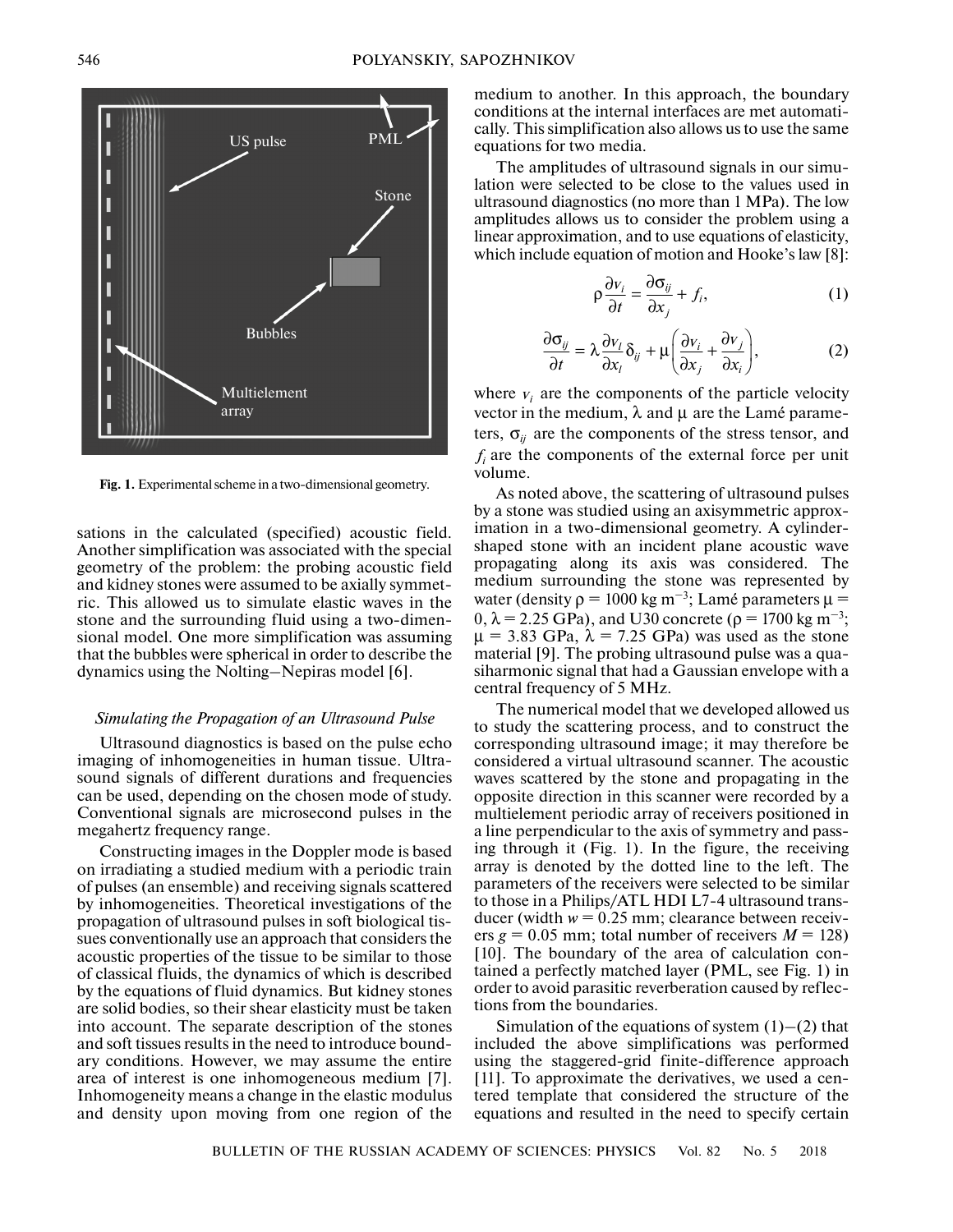physical values on grids that were staggered along the corresponding coordinates. Let us clarify the above using the equation for the component of stress tensor  $\sigma_{rz}$  as an example. We assume that coordinates  $(z, r, t)$ are specified discretely with increments  $(h_z, h_r, h_t)$  and indices  $(i, j, k)$ . The centered time derivative between the layers with indices  $k$  and  $k + 1$  determines the value in the layer with index  $k + 1/2$ , where the values on the right side of the equation must be specified. The derivatives with respect to *r* and *z* are matched in a similar  $v_r + \frac{\partial v_z}{\partial x}$ 

manner. As a result, equation  $\frac{\partial \sigma_{rz}}{\partial z}$  = ∂ *rz t*  $\mu \left( \frac{\partial v_r}{\partial z} + \frac{\partial v_z}{\partial r} \right)$ *z r*

becomes the finite-difference expression

$$
\frac{\sigma_{rz_{i,j}}^{k+1} - \sigma_{rz_{i,j}}^k}{h_t} = \mu \left( \frac{\frac{k+\frac{1}{2}}{r_{i+\frac{1}{2},j}} - \frac{k+\frac{1}{2}}{r_{i-\frac{1}{2},j}}}{h_z} + \frac{\frac{k+\frac{1}{2}}{z_{i,j+\frac{1}{2}}}}{h_r} - \frac{k+\frac{1}{2}}{z_{i,j-\frac{1}{2}}}}{\frac{k+\frac{1}{2}}{z_{i,j-\frac{1}{2}}}} \right).
$$

A similar procedure was performed for the rest of the equations in system  $(1)$ – $(2)$ .

#### *Dynamics of a Spherical Bubble*

There are several models for describing the dynamics of cavitation bubbles. In this work, we used the Nolting–Nepiras equation, which describes the oscillation of a spherical bubble with ideal gas in an incom-pressible fluid: t<br>:<br>:

$$
R\ddot{R} + \frac{3}{2}\dot{R}^{2} = \frac{1}{\rho_{0}} \left[ \left( p_{0} + \frac{2\sigma}{R_{0}} \right) \left( \frac{R_{0}}{R} \right)^{3\gamma} - \frac{2\sigma}{R} - 4\frac{V}{R}\dot{R} - p_{0} - p_{ac}(t) \right].
$$
\n(3)

Here,  $R = R(t)$  and  $R_0$  are the bubble radius and its initial value;  $\rho_0$  is the density of the surrounding fluid;  $p_0$  is atmospheric pressure;  $\sigma$  is the coefficient of surface tension;  $v$  is the dynamic viscosity of the fluid;  $\gamma$  is the specific heat ratio of the gas in the bubble; and  $p_{\text{ac}}(t)$  is the acoustic pressure of the ultrasound pulse, which is a combination of an incident wave and a wave scattered by a stone. In the simulation, it was assumed that the bubbles were located near the stone surface.

It is convenient to reduce Eq. (3) to a system of first order differential equations. If new variables  $R_1 = R(t)$ and  $R_2 = \dot{R}(t)$  are introduced, (3) is transformed into a system of two equations: s a com<br>d by a s<br>bubble<br>conven<br>fferent<br>=  $\dot{R}(t)$ 

$$
\frac{dR_1}{dt} = R_2,
$$
\n
$$
\frac{dR_2}{dt} = -\frac{3}{2} \frac{(R_2)^2}{R_1} + \frac{1}{\rho_0 R_1}
$$
\n
$$
\times \left[ \left( p_0 + \frac{2\sigma}{R_0} \right) \left( \frac{R_0}{R_1} \right)^{3\gamma} - \frac{2\sigma}{R_1} - 4 \frac{\nu}{R_1} R_2 - p_0 - p_{ac}(t) \right].
$$

The boundary conditions are  $R_1(0) = R_0$  and **Fig. 2.** (a) Pressure in the region of a bubble; (b) time dependence of the radius of the bubble.

 $R_2(0) = 0$ . In the calculations, it was assumed that the initial radius of a bubble in the absence of ultrasound was  $R_0 = 0.8$  µm. The solution to the system was numerically calculated using the Runge–Kutta fourth-order approach [12]. To increase accuracy, we used an adaptive stepsize technique based on changing the discretization step, depending on the rate of change in the calculated function. The result from simulating the behavior of the bubble is given in Fig. 2.

Given the behavior of the radii of the bubbles over time, the acoustic field they create can be calculated. An oscillating bubble is a source of a diverging spherical wave. The potential of the particle velocity in this wave is  $\varphi(r,t) = F\left(t - \frac{r}{c_0}\right) / r$ , where  $F(t)$  is the time function and  $r$  is the distance calculated from the bubble's center. In light of the relationship between the pressure and potential  $p = -\rho_0 \frac{\partial \varphi}{\partial t} = -\rho_0 \dot{F} (t - r/c_0)$  and the boundary condition  $\partial \varphi / \partial r |_{r=R} = \dot{R}$ , we obtain the formula for the radiation of an oscillating bubble:  $\int_{c_0}^{r}$  / r, where  $F(t)$ *potential of the particle velocity in the particle velocity in the distance calculated from the bubb* f the relationship between the pro $p = -\rho_0 \partial \phi / \partial t = -\rho_0 \dot{F} (t - r/c_0)$ *r*, where *F* (*t*)<br>calculated from<br>onship betwee<br> $\nu/\partial t = -\rho_0 \dot{F}$ <br> $\frac{\partial \varphi}{\partial r}\Big|_{r=R} = \dot{R}$ 

$$
p(r,t) = \frac{\rho_0}{3r} \frac{d^2 (R^3)/d\tau^2}{1 + c_0^{-1} dR/d\tau},
$$
 (4)

where  $\tau$  is the time of irradiation, which is associated with the current moment in time by the relation  $t = \tau + [r - R(\tau)]/c_0$ .

The signals arriving at the receiving array from the bubbles on the stone's surface were calculated using (4). The calculated amplitudes of the waves from the bubbles reached approximately 1 kPa. This indicated they were not too small when compared to the pressure in the probing pulse (approximately 0.2 MPa), and fell

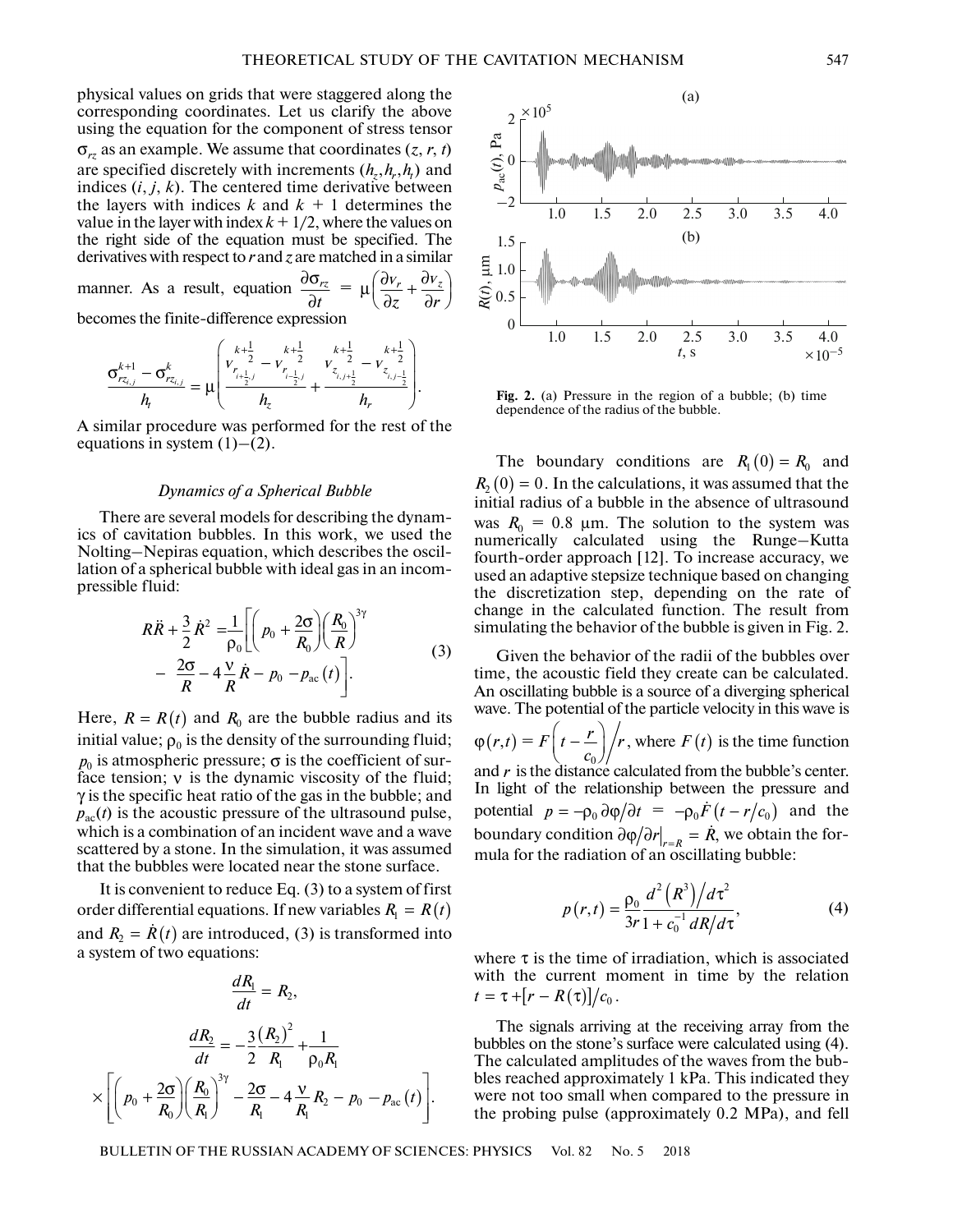(a)





**Fig. 3.** (a) Image of the stone in a B-mode; (b) Doppler image after processing of the pulse ensemble.

into the dynamic range of the receiving array; i.e., it affected the scattered signal that was recorded.

## SIMULATION RESULTS

As noted above, a radiation event in a Doppler mode requires the use of an ensemble of periodic pulses. In this work, we used an ensemble of 12 pulses. The repetition frequency of the pulses was selected by assuming that the incident and reflected signals did not overlap. According to [4], the bubble activity on the surfaces of kidney stones is stochastic. To satisfy this condition in the model, calculated additives to the signal from the bubbles were used for only several pulses in the ensemble.

As in real diagnostic systems, the virtual scanner had at the output of the receiving antenna array a set of 128 signals after the numerical simulation (in agreement with the number of the receiving channels). These signals were subsequently used to reconstruct the ultrasound image. Prior to image reconstruction, the signals were subjected to wall filtering [13]. This filtration suppressed the contribution from slowly moving scatterers, which can be represented by, e.g., the walls of blood vessels.

Let us briefly describe the algorithm for the Doppler processing of scattering signals. For each transducer, we consider discrete signal  $W_{nm} = W_n (t_m = mh_t),$ where *n* is the pulse number in the Doppler ensemble,  $n = 1, 2, \dots, 12$ ; *m* is the number of the time count; and  $h<sub>t</sub>$  is the time discretization step. Analytical signal  $V_{nm} = W_{nm} + iQ_{nm}$  is then constructed, where  $Q_{nm}$  is the quadrature additive of signal  $W_{nm}$ . Using the leastsquares method (LSM) for an ensemble of 12 pulses, the filtered signal is calculated in the form where  $\bar{V}_{nm} = a_m + b_m n$  is the part of the signal that corresponds to slowly moving scatterers and  $a_m$  and  $b_m$  are coefficients calculated using the LSM. The power Doppler amplitude, determined as the ensemble average of the square of amplitude  $=\frac{1}{12}\sum_{n=1}^{12} |\overline{\overline{F}}_{nm}|^2$ , is then constructed for each moment in time. This procedure is performed for each of the 128 receiving elements and for each time  $t_m = mh_t$ , producing a final Doppler signal that can be used to reconstruct the image. For image reconstruction, we used a standard algorithm based on the summation of analytic signals with allowance for the time delays corresponding to the points of the imaged region (the delay-and-sum method) [14].  $\overline{V}_{nm} = V_{nm} - \overline{V}_{nm}$ , where  $\overline{V}_{nm} = a_m + b_m n$  $U_m = \frac{1}{12} \sum_{n=1}^{12} |\overline{\overline{V}}_{nm}|$ 

The results we obtained in the numerical experiment are given in Fig. 3. Figure 3a shows a standard brightness mode (B-mode) image, constructed using the first pulse in the Doppler ensemble. Because there were no sources of parasitic signals or other artefacts of ultrasound diagnostics in the model, the anterior and posterior borders of the kidney stone can be clearly seen in the figure, allowing us to determine its location. Figure 3b presents the result from the Doppler processing of the signal. By considering the obtained information on the stone's location, we were able to estimate the emergence of the signal near its leading edge, where the bubbles were. Since there were no other reasons for the occurrence of the signal in the experimental model, we may conclude it was bubble cavitation that caused the Doppler signal.

#### **CONCLUSIONS**

A numerical model allowed us to prove theoretically that the twinkling artefact of ultrasound diagnostics can be explained by the cavitation mechanism.